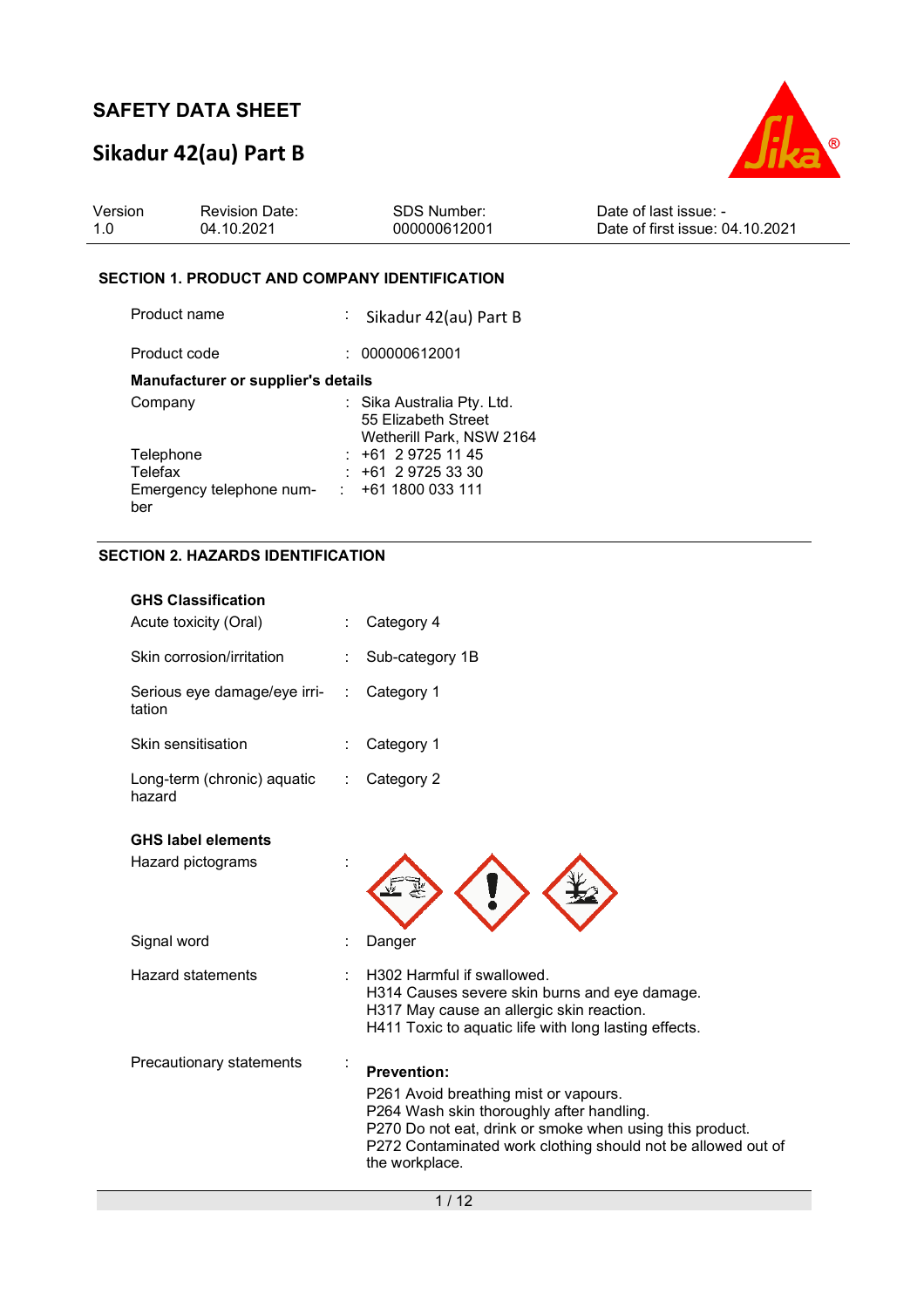## **Sikadur 42(au) Part B**



| Version<br>1.0 | <b>Revision Date:</b><br>04.10.2021 | <b>SDS Number:</b><br>000000612001                                                                                                                                                                                                                                                                                                                                                                                                                                                                                                                                                                                                                                                                                                                                                                                                                                 | Date of last issue: -<br>Date of first issue: 04.10.2021 |
|----------------|-------------------------------------|--------------------------------------------------------------------------------------------------------------------------------------------------------------------------------------------------------------------------------------------------------------------------------------------------------------------------------------------------------------------------------------------------------------------------------------------------------------------------------------------------------------------------------------------------------------------------------------------------------------------------------------------------------------------------------------------------------------------------------------------------------------------------------------------------------------------------------------------------------------------|----------------------------------------------------------|
|                |                                     | P273 Avoid release to the environment.<br>P280 Wear protective gloves/ protective clothing/ eye protec-<br>tion/ face protection/ hearing protection.                                                                                                                                                                                                                                                                                                                                                                                                                                                                                                                                                                                                                                                                                                              |                                                          |
|                |                                     | <b>Response:</b>                                                                                                                                                                                                                                                                                                                                                                                                                                                                                                                                                                                                                                                                                                                                                                                                                                                   |                                                          |
|                |                                     | P301 + P312 + P330 IF SWALLOWED: Call a POISON<br>CENTER/ doctor if you feel unwell. Rinse mouth.<br>P301 + P330 + P331 IF SWALLOWED: Rinse mouth. Do NOT<br>induce vomiting.<br>P303 + P361 + P353 IF ON SKIN (or hair): Take off immediate-<br>ly all contaminated clothing. Rinse skin with water.<br>P304 + P340 + P310 IF INHALED: Remove person to fresh air<br>and keep comfortable for breathing. Immediately call a<br>POISON CENTER/ doctor.<br>P305 + P351 + P338 + P310 IF IN EYES: Rinse cautiously with<br>water for several minutes. Remove contact lenses, if present<br>and easy to do. Continue rinsing. Immediately call a POISON<br>CENTER/ doctor.<br>P333 + P313 If skin irritation or rash occurs: Get medical ad-<br>vice/ attention.<br>P362 + P364 Take off contaminated clothing and wash it before<br>reuse.<br>P391 Collect spillage. |                                                          |
|                |                                     | Disposal:<br>P501 Dispose of contents/ container to an approved waste<br>disposal plant.                                                                                                                                                                                                                                                                                                                                                                                                                                                                                                                                                                                                                                                                                                                                                                           |                                                          |

### **Other hazards which do not result in classification**

None known.

### **SECTION 3. COMPOSITION/INFORMATION ON INGREDIENTS**

Substance / Mixture : Mixture :

#### **Components**

| Chemical name                                | CAS-No.        | Concentration (% w/w) |
|----------------------------------------------|----------------|-----------------------|
| benzyl alcohol                               | 100-51-6       | $>= 30 - 60$          |
| 3-aminomethyl-3,5,5-trimethylcyclohexylamine | 2855-13-2      | $>= 10 - 30$          |
| 3,6-diazaoctanethylenediamin                 | 112-24-3       | $>= 10 - 30$          |
| bis(isopropyl)naphthalene                    | 38640-62-9     | $>= 10 - 30$          |
| 2,4,6-tris(dimethylaminomethyl)phenol        | $90 - 72 - 2$  | $>= 5 - 10$           |
| Adduct IA (epoxy amine adduct)               | 68609-08-5     | $>= 1 - 10$           |
| bis[(dimethylamino)methyl]phenol             | 71074-89-0     | $>= 1 - 3$            |
| 2-(2-aminoethylamino)ethanol                 | $111 - 41 - 1$ | < 0.3                 |
| 2-piperazin-1-ylethylamine                   | 140-31-8       | $\leq 1$              |
| 3,6,9-triazaundecamethylenediamine           | 112-57-2       | $\leq 1$              |

### **SECTION 4. FIRST AID MEASURES**

General advice : Move out of dangerous area.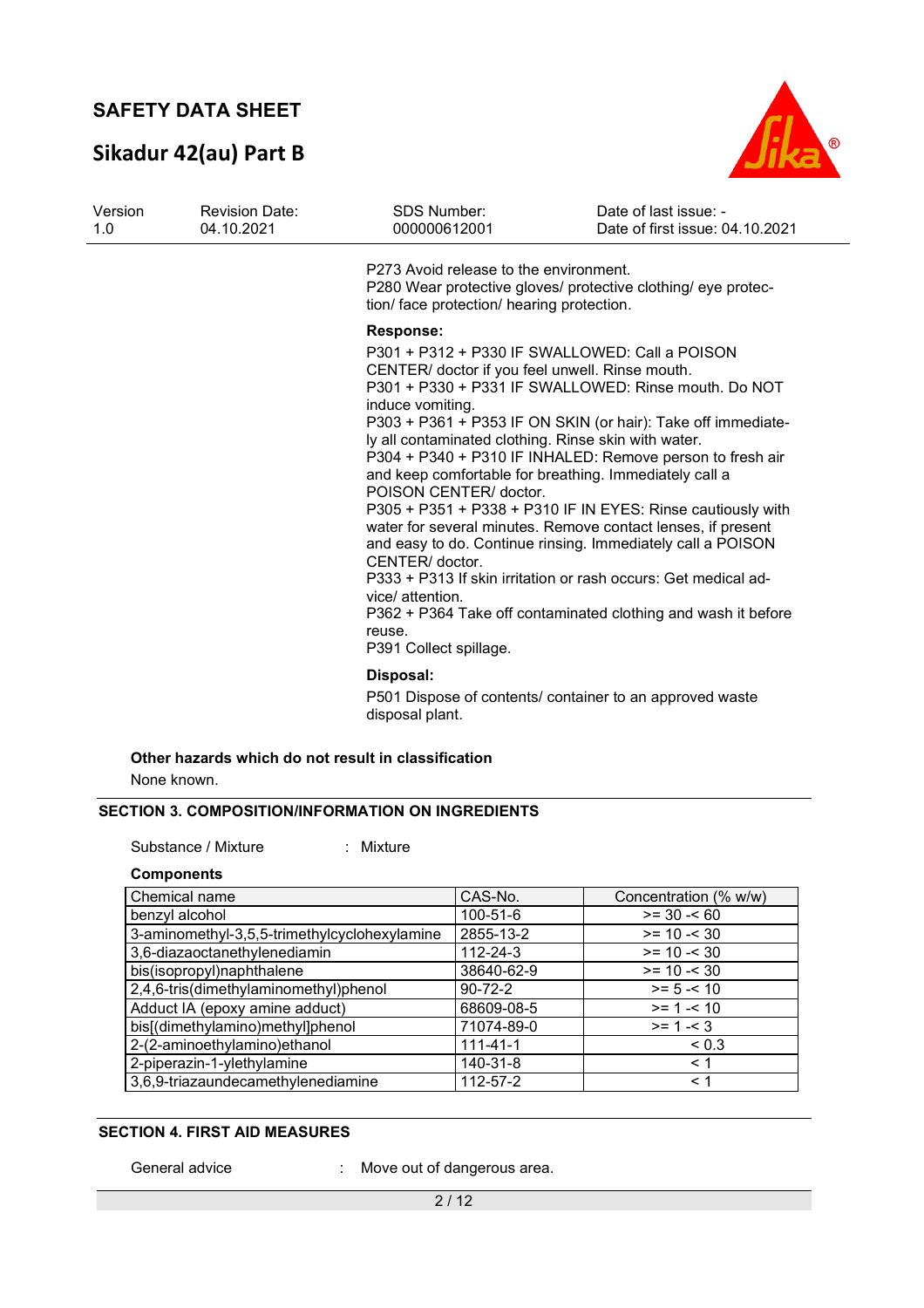# **Sikadur 42(au) Part B**



| Version<br>1.0          |                    | <b>Revision Date:</b><br>04.10.2021                                                                                                                                                                                                                                                                                     | SDS Number:<br>000000612001                                                                                                                                                                                                                                                                                                                              | Date of last issue: -<br>Date of first issue: 04.10.2021 |  |  |
|-------------------------|--------------------|-------------------------------------------------------------------------------------------------------------------------------------------------------------------------------------------------------------------------------------------------------------------------------------------------------------------------|----------------------------------------------------------------------------------------------------------------------------------------------------------------------------------------------------------------------------------------------------------------------------------------------------------------------------------------------------------|----------------------------------------------------------|--|--|
|                         |                    |                                                                                                                                                                                                                                                                                                                         | Consult a physician.<br>Show this safety data sheet to the doctor in attendance.                                                                                                                                                                                                                                                                         |                                                          |  |  |
| If inhaled              |                    | Move to fresh air.<br>Consult a physician after significant exposure.                                                                                                                                                                                                                                                   |                                                                                                                                                                                                                                                                                                                                                          |                                                          |  |  |
| In case of skin contact |                    | Take off contaminated clothing and shoes immediately.<br>Wash off with soap and plenty of water.<br>Immediate medical treatment is necessary as untreated<br>wounds from corrosion of the skin heal slowly and with difficul-<br>ty.                                                                                    |                                                                                                                                                                                                                                                                                                                                                          |                                                          |  |  |
| In case of eye contact  |                    | Small amounts splashed into eyes can cause irreversible tis-<br>sue damage and blindness.<br>In the case of contact with eyes, rinse immediately with plenty<br>of water and seek medical advice.<br>Continue rinsing eyes during transport to hospital.<br>Remove contact lenses.<br>Keep eye wide open while rinsing. |                                                                                                                                                                                                                                                                                                                                                          |                                                          |  |  |
|                         | If swallowed       |                                                                                                                                                                                                                                                                                                                         | Clean mouth with water and drink afterwards plenty of water.<br>Do NOT induce vomiting.<br>Do not give milk or alcoholic beverages.<br>Never give anything by mouth to an unconscious person.<br>Take victim immediately to hospital.                                                                                                                    |                                                          |  |  |
|                         | delayed            | Most important symptoms<br>and effects, both acute and                                                                                                                                                                                                                                                                  | Health injuries may be delayed.<br>corrosive effects<br>sensitising effects<br>Gastrointestinal discomfort<br>Allergic reactions<br>Dermatitis<br>See Section 11 for more detailed information on health effects<br>and symptoms.<br>Harmful if swallowed.<br>May cause an allergic skin reaction.<br>Causes serious eye damage.<br>Causes severe burns. |                                                          |  |  |
|                         | Notes to physician |                                                                                                                                                                                                                                                                                                                         | Treat symptomatically.                                                                                                                                                                                                                                                                                                                                   |                                                          |  |  |

#### **SECTION 5. FIREFIGHTING MEASURES**

|                                           | Suitable extinguishing media : Use extinguishing measures that are appropriate to local cir-<br>cumstances and the surrounding environment. |
|-------------------------------------------|---------------------------------------------------------------------------------------------------------------------------------------------|
| Specific hazards during fire-<br>fighting | : Do not allow run-off from fire fighting to enter drains or water<br>courses.                                                              |
| ucts                                      | Hazardous combustion prod- : No hazardous combustion products are known                                                                     |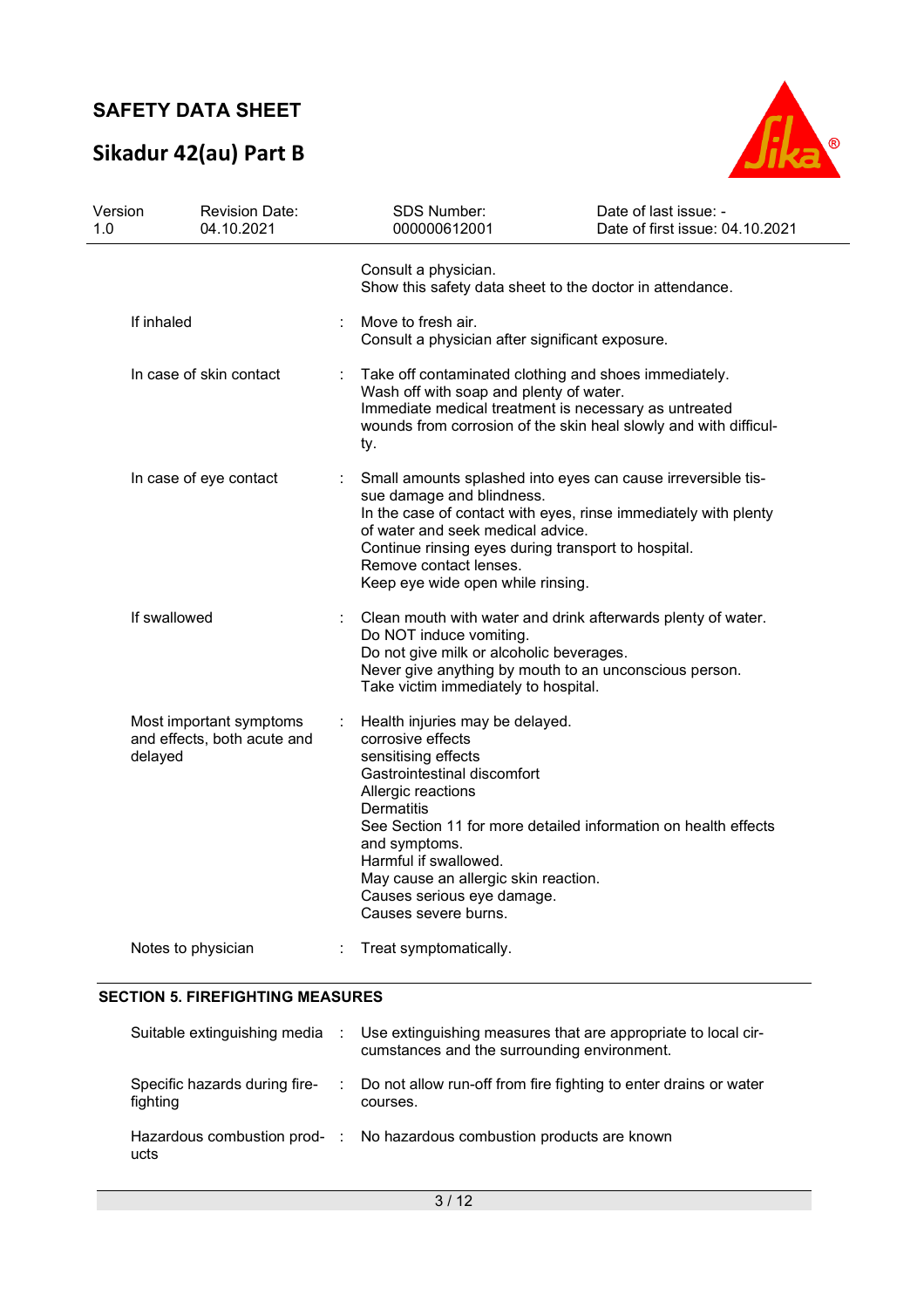## **Sikadur 42(au) Part B**



| Version<br>1.0 |                  | <b>Revision Date:</b><br>04.10.2021 | <b>SDS Number:</b><br>000000612001                                                                                                                                                                                            | Date of last issue: -<br>Date of first issue: 04.10.2021 |
|----------------|------------------|-------------------------------------|-------------------------------------------------------------------------------------------------------------------------------------------------------------------------------------------------------------------------------|----------------------------------------------------------|
|                | ods              | Specific extinguishing meth-        | Collect contaminated fire extinguishing water separately. This<br>must not be discharged into drains.<br>Fire residues and contaminated fire extinguishing water must<br>be disposed of in accordance with local regulations. |                                                          |
|                | for firefighters |                                     | Special protective equipment : In the event of fire, wear self-contained breathing apparatus.                                                                                                                                 |                                                          |
|                | Hazchem Code     |                                     | $\therefore$ 2X                                                                                                                                                                                                               |                                                          |

#### **SECTION 6. ACCIDENTAL RELEASE MEASURES**

| Personal precautions, protec-<br>tive equipment and emer-<br>gency procedures | ÷ | Use personal protective equipment.<br>Deny access to unprotected persons.                                                                                      |
|-------------------------------------------------------------------------------|---|----------------------------------------------------------------------------------------------------------------------------------------------------------------|
| Environmental precautions                                                     |   | : Do not flush into surface water or sanitary sewer system.<br>If the product contaminates rivers and lakes or drains inform<br>respective authorities.        |
| Methods and materials for<br>containment and cleaning up                      |   | Soak up with inert absorbent material (e.g. sand, silica gel,<br>acid binder, universal binder, sawdust).<br>Keep in suitable, closed containers for disposal. |

#### **SECTION 7. HANDLING AND STORAGE**

| fire and explosion          |                             | Advice on protection against : Normal measures for preventive fire protection.                                                                                                                                                                                                                                                                                                                                                                                                                                                               |
|-----------------------------|-----------------------------|----------------------------------------------------------------------------------------------------------------------------------------------------------------------------------------------------------------------------------------------------------------------------------------------------------------------------------------------------------------------------------------------------------------------------------------------------------------------------------------------------------------------------------------------|
| Advice on safe handling     | ÷.                          | Avoid exceeding the given occupational exposure limits (see<br>section 8).<br>Do not get in eyes, on skin, or on clothing.<br>For personal protection see section 8.<br>Persons with a history of skin sensitisation problems or asth-<br>ma, allergies, chronic or recurrent respiratory disease should<br>not be employed in any process in which this mixture is being<br>used.<br>Smoking, eating and drinking should be prohibited in the ap-<br>plication area.<br>Follow standard hygiene measures when handling chemical<br>products |
| Hygiene measures            |                             | Handle in accordance with good industrial hygiene and safety<br>practice.<br>When using do not eat or drink.<br>When using do not smoke.<br>Wash hands before breaks and at the end of workday.                                                                                                                                                                                                                                                                                                                                              |
| Conditions for safe storage | $\mathcal{L}^{\mathcal{L}}$ | Store in original container.<br>Keep container tightly closed in a dry and well-ventilated<br>place.                                                                                                                                                                                                                                                                                                                                                                                                                                         |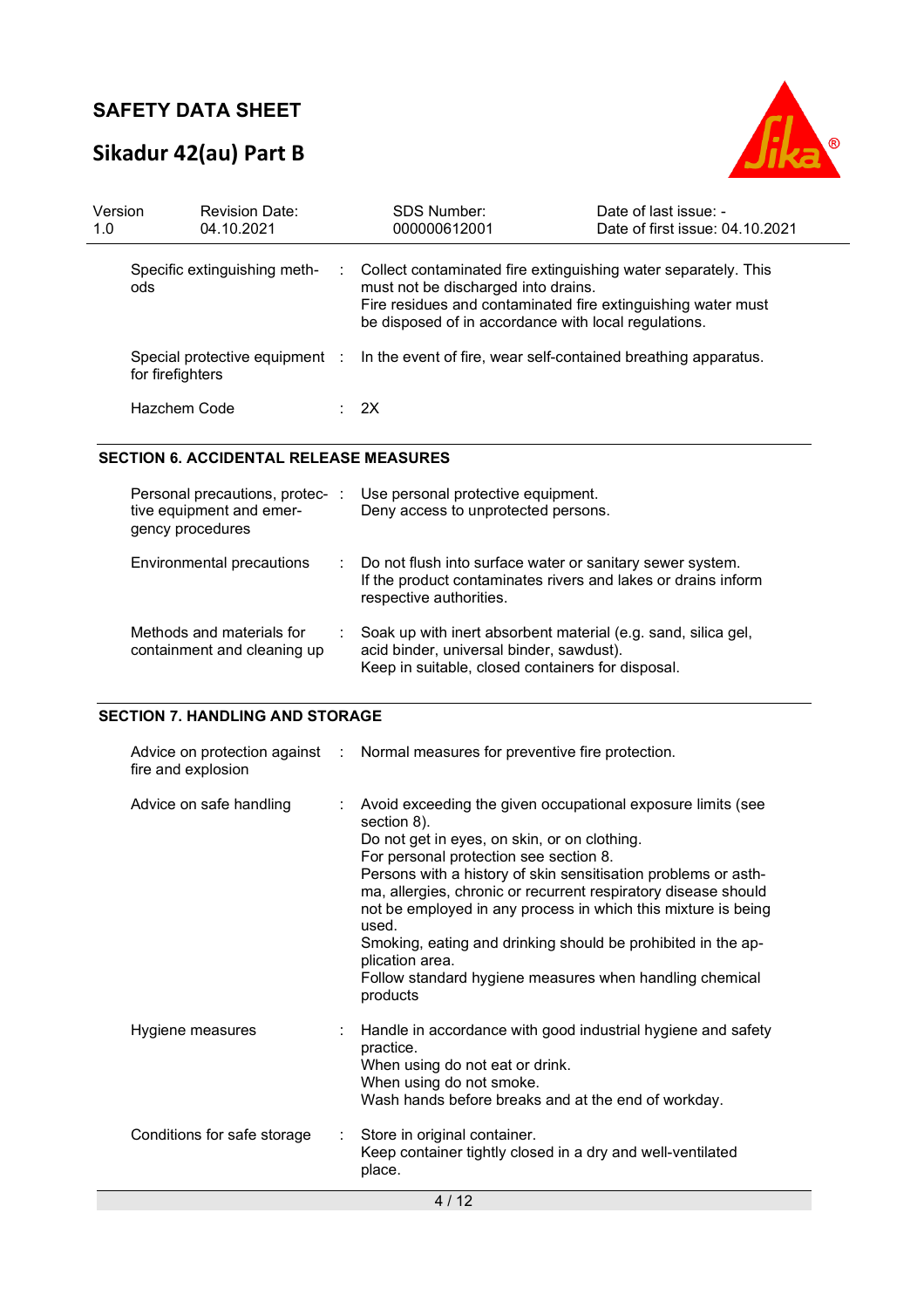# **Sikadur 42(au) Part B**



| Version<br>1.0 |                                           | <b>Revision Date:</b><br>04.10.2021                 |   | SDS Number:<br>000000612001                                                                                                                                                                                                                                                                                                                                                                                                         | Date of last issue: -<br>Date of first issue: 04.10.2021 |
|----------------|-------------------------------------------|-----------------------------------------------------|---|-------------------------------------------------------------------------------------------------------------------------------------------------------------------------------------------------------------------------------------------------------------------------------------------------------------------------------------------------------------------------------------------------------------------------------------|----------------------------------------------------------|
|                |                                           |                                                     |   | Containers which are opened must be carefully resealed and<br>kept upright to prevent leakage.<br>Observe label precautions.<br>Store in accordance with local regulations.                                                                                                                                                                                                                                                         |                                                          |
|                |                                           |                                                     |   | <b>SECTION 8. EXPOSURE CONTROLS/PERSONAL PROTECTION</b>                                                                                                                                                                                                                                                                                                                                                                             |                                                          |
|                |                                           | <b>Components with workplace control parameters</b> |   | Contains no substances with occupational exposure limit values.                                                                                                                                                                                                                                                                                                                                                                     |                                                          |
|                | controls                                  | Appropriate engineering                             | ÷ | Use adequate ventilation and/or engineering controls to pre-<br>vent exposure to vapours.                                                                                                                                                                                                                                                                                                                                           |                                                          |
|                |                                           | Personal protective equipment                       |   |                                                                                                                                                                                                                                                                                                                                                                                                                                     |                                                          |
|                | Respiratory protection<br>Hand protection |                                                     | ÷ | No special measures required.<br>Respirator selection must be based on known or anticipated<br>exposure levels, the hazards of the product and the safe<br>working limits of the selected respirator.<br>Chemical-resistant, impervious gloves complying with an<br>approved standard should be worn at all times when handling<br>chemical products if a risk assessment indicates this is nec-<br>essary.<br>Follow AS/NZS 1337.1 |                                                          |
|                |                                           |                                                     |   | Recommended: Butyl rubber/nitrile rubber gloves.<br>Contaminated gloves should be removed.                                                                                                                                                                                                                                                                                                                                          |                                                          |
|                | Eye protection                            |                                                     |   | Safety goggles<br>Wear suitable face shield.                                                                                                                                                                                                                                                                                                                                                                                        |                                                          |
|                |                                           | Skin and body protection                            |   | Protective clothing (e.g. safety shoes, long-sleeved working<br>clothing, long trousers)<br>Follow AS 2210:3<br>Rubber aprons                                                                                                                                                                                                                                                                                                       |                                                          |

### **SECTION 9. PHYSICAL AND CHEMICAL PROPERTIES**

| Appearance                                                  |    | liquid                    |
|-------------------------------------------------------------|----|---------------------------|
| Colour                                                      |    | yellow                    |
| Odour                                                       |    | characteristic            |
| Odour Threshold                                             |    | No data available         |
| рH                                                          |    | Not applicable            |
| Melting point/range / Freezing : No data available<br>point |    |                           |
| Boiling point/boiling range                                 |    | : No data available       |
| Flash point                                                 | t. | $> 100 °C$ ( $> 212 °F$ ) |
|                                                             |    | $-11$                     |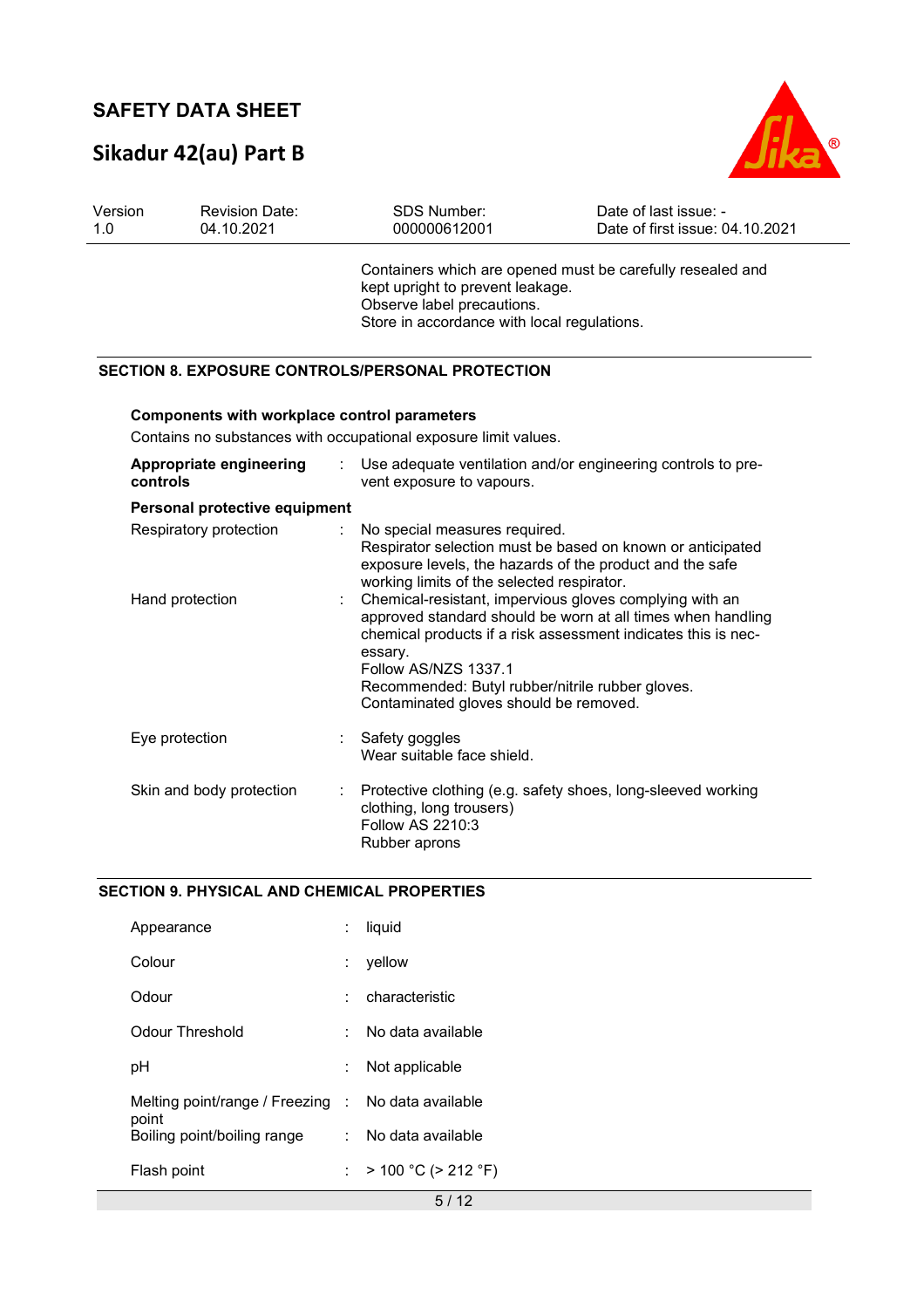# **Sikadur 42(au) Part B**



| Version<br>1.0 |                    | <b>Revision Date:</b><br>04.10.2021 |                      | <b>SDS Number:</b><br>000000612001                                                                                                                                        | Date of last issue: -<br>Date of first issue: 04.10.2021 |
|----------------|--------------------|-------------------------------------|----------------------|---------------------------------------------------------------------------------------------------------------------------------------------------------------------------|----------------------------------------------------------|
|                |                    |                                     |                      | (Method: closed cup)                                                                                                                                                      |                                                          |
|                | Evaporation rate   |                                     |                      | No data available                                                                                                                                                         |                                                          |
|                |                    | Flammability (solid, gas)           | ÷.                   | No data available                                                                                                                                                         |                                                          |
|                | flammability limit | Upper explosion limit / Upper       |                      | No data available                                                                                                                                                         |                                                          |
|                | flammability limit | Lower explosion limit / Lower       | $\ddot{\phantom{a}}$ | No data available                                                                                                                                                         |                                                          |
|                | Vapour pressure    |                                     |                      | 0.07 hPa                                                                                                                                                                  |                                                          |
|                |                    | Relative vapour density             |                      | No data available                                                                                                                                                         |                                                          |
|                | Density            |                                     |                      | 1.02 g/cm3 (20 $°C$ (68 °F))                                                                                                                                              |                                                          |
|                | Solubility(ies)    | Water solubility                    |                      | No data available                                                                                                                                                         |                                                          |
|                |                    | Solubility in other solvents        | $\mathbb{R}^n$       | No data available                                                                                                                                                         |                                                          |
|                | octanol/water      | Partition coefficient: n-           |                      | No data available                                                                                                                                                         |                                                          |
|                |                    | Auto-ignition temperature           |                      | No data available                                                                                                                                                         |                                                          |
|                |                    | Decomposition temperature           |                      | No data available                                                                                                                                                         |                                                          |
|                | Viscosity          | Viscosity, dynamic                  |                      | No data available                                                                                                                                                         |                                                          |
|                |                    | Viscosity, kinematic                |                      | $>$ 20.5 mm2/s (40 °C (104 °F))                                                                                                                                           |                                                          |
|                |                    | <b>Explosive properties</b>         |                      | No data available                                                                                                                                                         |                                                          |
|                |                    | Oxidizing properties                |                      | No data available                                                                                                                                                         |                                                          |
|                |                    | Volatile organic compounds          |                      | Directive 2010/75/EU of 24 November 2010 on industrial<br>emissions (integrated pollution prevention and control)<br>Volatile organic compounds (VOC) content: 36.73% w/w |                                                          |

#### **SECTION 10. STABILITY AND REACTIVITY**

| Reactivity          | ÷. | No dangerous reaction known under conditions of normal use.                   |
|---------------------|----|-------------------------------------------------------------------------------|
| Chemical stability  |    | : The product is chemically stable.                                           |
| tions               |    | Possibility of hazardous reac- : Stable under recommended storage conditions. |
| Conditions to avoid |    | No data available                                                             |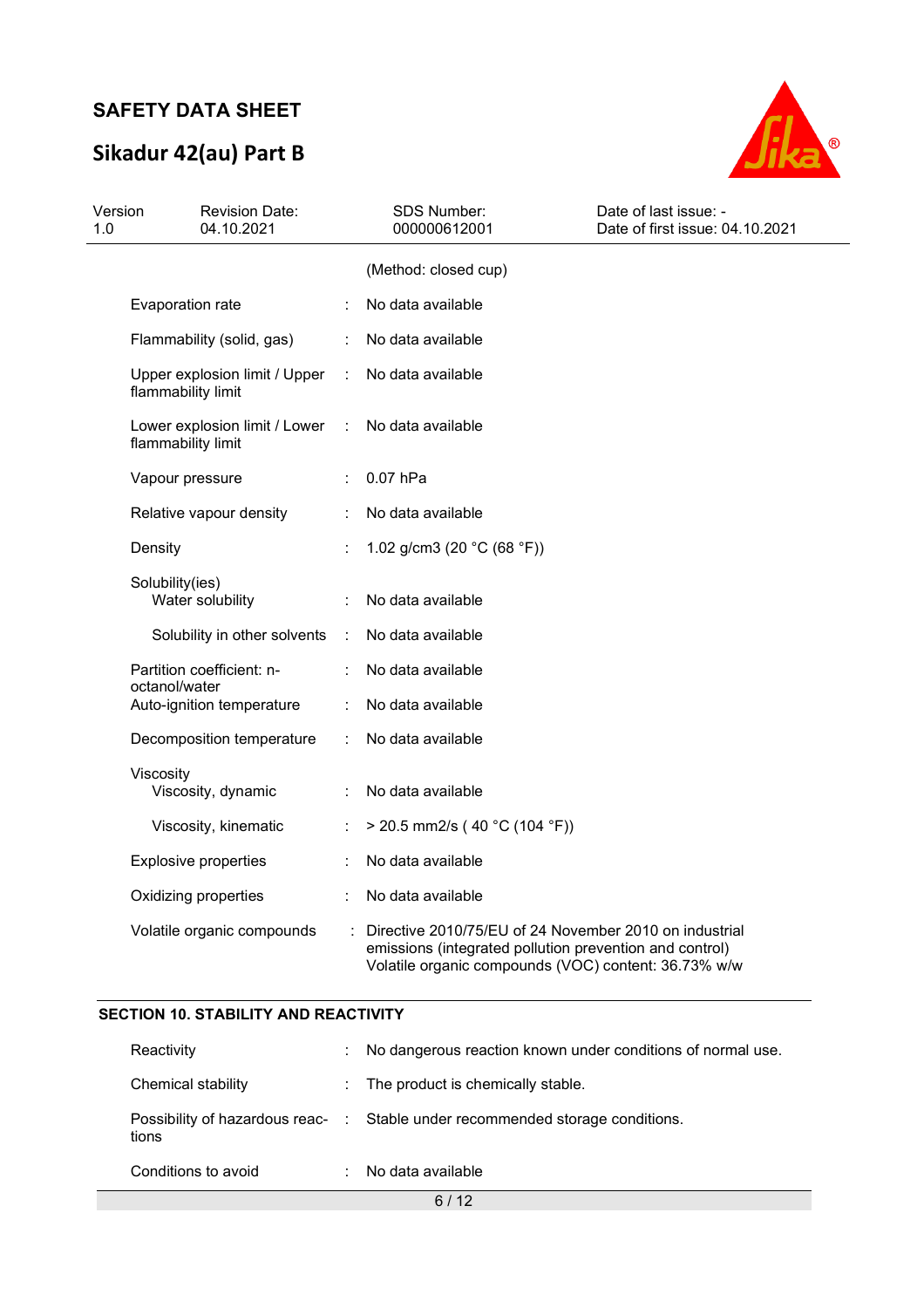## **Sikadur 42(au) Part B**



Incompatible materials : see section 7.

No decomposition if stored and applied as directed.

### **SECTION 11. TOXICOLOGICAL INFORMATION**

| <b>Acute toxicity</b>                                                |                              |                                                                                  |
|----------------------------------------------------------------------|------------------------------|----------------------------------------------------------------------------------|
| Harmful if swallowed.                                                |                              |                                                                                  |
| Components:<br>benzyl alcohol:<br>Acute oral toxicity                | $\mathcal{L}_{\mathrm{max}}$ | LD50 Oral (Rat): 1,620 mg/kg                                                     |
| Acute inhalation toxicity                                            | t in                         | $LC50$ (Rat): $> 4.178$ mg/l<br>Exposure time: 4 h<br>Test atmosphere: dust/mist |
| 3-aminomethyl-3,5,5-trimethylcyclohexylamine:<br>Acute oral toxicity | t.                           | LD50 Oral (Rat): 1,030 mg/kg                                                     |
| Acute inhalation toxicity                                            |                              | : LC50 (Rat): $> 5.01$ mg/l<br>Exposure time: 4 h<br>Test atmosphere: dust/mist  |
| Acute dermal toxicity                                                | ÷.                           | LD50 Dermal (Rabbit): > 2,000 mg/kg                                              |
| 3,6-diazaoctanethylenediamin:<br>Acute oral toxicity                 |                              | LD50 Oral (Rat): 1,716 mg/kg                                                     |
| Acute dermal toxicity                                                | ÷                            | LD50 Dermal (Rabbit): 1,465 mg/kg                                                |
| bis(isopropyl)naphthalene:<br>Acute oral toxicity                    | $\mathcal{L}^{\mathcal{L}}$  | LD50 Oral (Rat): > 3,900 mg/kg                                                   |
| Acute inhalation toxicity                                            |                              | LC50 (Rat): > 5.64 mg/l<br>Exposure time: 4 h<br>Test atmosphere: dust/mist      |
| Acute dermal toxicity                                                | ÷                            | LD50 Dermal (Rat): $> 4,500$ mg/kg                                               |
| 2,4,6-tris(dimethylaminomethyl)phenol:<br>Acute oral toxicity        |                              | LD50 Oral (Rat): 2,169 mg/kg                                                     |
| Adduct IA (epoxy amine adduct):<br>Acute oral toxicity               |                              | LD50 Oral (Rat, female): 300 - 2,000 mg/kg<br>Method: OECD Test Guideline 423    |
| 2-piperazin-1-ylethylamine:<br>Acute oral toxicity                   |                              | LD50 Oral (Rat): 2,097 mg/kg                                                     |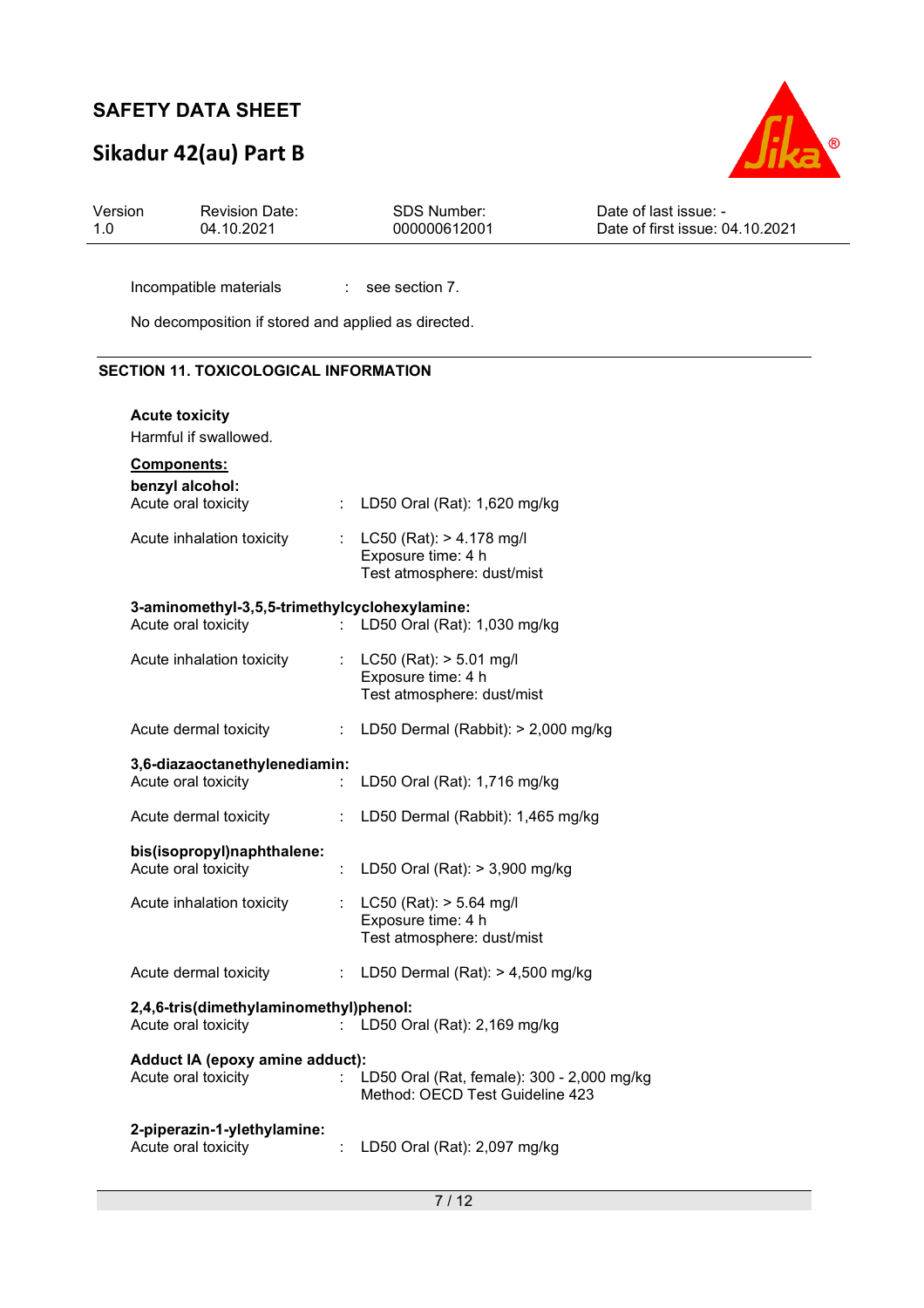# **Sikadur 42(au) Part B**



|                                                            | <b>Revision Date:</b><br>04.10.2021                                                | <b>SDS Number:</b><br>000000612001          | Date of last issue: -<br>Date of first issue: 04.10.2021 |  |  |  |  |
|------------------------------------------------------------|------------------------------------------------------------------------------------|---------------------------------------------|----------------------------------------------------------|--|--|--|--|
|                                                            | Acute dermal toxicity                                                              | : LD50 Dermal (Rabbit): ca. 866 mg/kg       |                                                          |  |  |  |  |
| 3,6,9-triazaundecamethylenediamine:<br>Acute oral toxicity |                                                                                    | LD50 Oral (Rat): 1,716.2 mg/kg              |                                                          |  |  |  |  |
|                                                            | Acute dermal toxicity                                                              | LD50 Dermal (Rat): 1,260 mg/kg              |                                                          |  |  |  |  |
|                                                            | <b>Skin corrosion/irritation</b><br>Causes severe burns.                           |                                             |                                                          |  |  |  |  |
|                                                            | Components:                                                                        |                                             |                                                          |  |  |  |  |
| Species                                                    | 2,4,6-tris(dimethylaminomethyl)phenol:                                             | Rabbit                                      |                                                          |  |  |  |  |
| Assessment<br>Method                                       |                                                                                    | Corrosive<br><b>OECD Test Guideline 404</b> |                                                          |  |  |  |  |
|                                                            | Serious eye damage/eye irritation<br>Causes serious eye damage.                    |                                             |                                                          |  |  |  |  |
|                                                            | <b>Components:</b>                                                                 |                                             |                                                          |  |  |  |  |
| Species                                                    | 2,4,6-tris(dimethylaminomethyl)phenol:                                             | Rabbit                                      |                                                          |  |  |  |  |
| Assessment                                                 |                                                                                    | Causes serious eye damage.                  |                                                          |  |  |  |  |
|                                                            | Respiratory or skin sensitisation                                                  |                                             |                                                          |  |  |  |  |
|                                                            | <b>Skin sensitisation</b>                                                          |                                             |                                                          |  |  |  |  |
|                                                            | May cause an allergic skin reaction.                                               |                                             |                                                          |  |  |  |  |
|                                                            | <b>Respiratory sensitisation</b><br>Not classified based on available information. |                                             |                                                          |  |  |  |  |
|                                                            | <b>Chronic toxicity</b>                                                            |                                             |                                                          |  |  |  |  |
|                                                            | <b>Germ cell mutagenicity</b><br>Not classified based on available information.    |                                             |                                                          |  |  |  |  |
|                                                            | Carcinogenicity<br>Not classified based on available information.                  |                                             |                                                          |  |  |  |  |
|                                                            | <b>Reproductive toxicity</b><br>Not classified based on available information.     |                                             |                                                          |  |  |  |  |
|                                                            | <b>STOT - single exposure</b>                                                      |                                             |                                                          |  |  |  |  |
|                                                            | Not classified based on available information.                                     |                                             |                                                          |  |  |  |  |
| <b>STOT - repeated exposure</b>                            |                                                                                    |                                             |                                                          |  |  |  |  |
|                                                            | Not classified based on available information.                                     |                                             |                                                          |  |  |  |  |
|                                                            | <b>Aspiration toxicity</b><br>Not classified based on available information.       |                                             |                                                          |  |  |  |  |
|                                                            |                                                                                    |                                             |                                                          |  |  |  |  |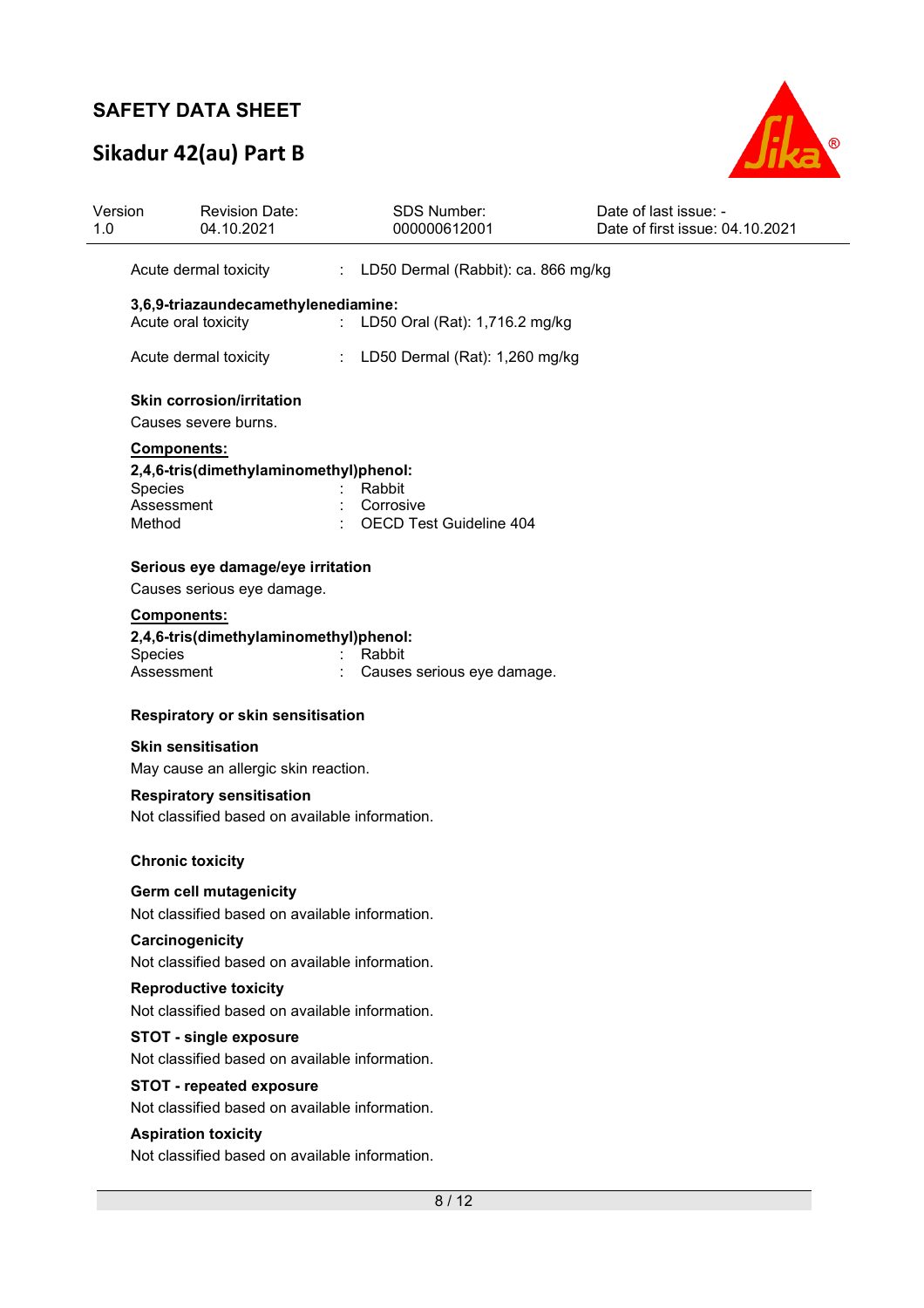# **Sikadur 42(au) Part B**



| Version<br>1.0     | <b>Revision Date:</b><br>04.10.2021                                                                    | <b>SDS Number:</b><br>000000612001                                |                                            | Date of last issue: -<br>Date of first issue: 04.10.2021   |
|--------------------|--------------------------------------------------------------------------------------------------------|-------------------------------------------------------------------|--------------------------------------------|------------------------------------------------------------|
|                    | <b>SECTION 12. ECOLOGICAL INFORMATION</b>                                                              |                                                                   |                                            |                                                            |
| <b>Ecotoxicity</b> |                                                                                                        |                                                                   |                                            |                                                            |
|                    | Components:<br>benzyl alcohol:<br>Toxicity to fish                                                     | LC50 (Fish): $> 100$ mg/l<br>Exposure time: 96 h                  |                                            |                                                            |
|                    | Toxicity to daphnia and other : EC50 (Daphnia magna (Water flea)): > 100 mg/l<br>aquatic invertebrates | Exposure time: 48 h                                               |                                            |                                                            |
| plants             | 3-aminomethyl-3,5,5-trimethylcyclohexylamine:<br>Toxicity to algae/aquatic                             | mg/l<br>Exposure time: 72 h                                       |                                            | ErC50 (Desmodesmus subspicatus (green algae)): > 10 - 100  |
|                    | 3,6-diazaoctanethylenediamin:<br>Toxicity to fish                                                      | Exposure time: 96 h                                               |                                            | LC50 (Pimephales promelas (fathead minnow)): > 100 mg/l    |
|                    | Toxicity to daphnia and other :<br>aquatic invertebrates                                               | EC50 (Daphnia (water flea)): 10 - 100 mg/l<br>Exposure time: 48 h |                                            |                                                            |
| plants             | Toxicity to algae/aquatic                                                                              | 100 mg/l<br>Exposure time: 72 h                                   |                                            | EC50 (Pseudokirchneriella subcapitata (green algae)): 10 - |
| plants             | 2,4,6-tris(dimethylaminomethyl)phenol:<br>Toxicity to algae/aquatic                                    | - 100 mg/l<br>Exposure time: 72 h                                 |                                            | EC50 (Scenedesmus capricornutum (fresh water algae)): > 10 |
|                    | Adduct IA (epoxy amine adduct):<br>Toxicity to algae/aquatic<br>plants                                 |                                                                   | Exposure time: 72 h                        | EC50 (Pseudokirchneriella subcapitata (algae)): 3.13 mg/l  |
| icity)             | Toxicity to fish (Chronic tox-                                                                         | Exposure time: 96 h                                               | LC50 (Danio rerio (zebra fish)): 1.62 mg/l |                                                            |
| ic toxicity)       | Toxicity to daphnia and other<br>aquatic invertebrates (Chron-                                         | $\sim$<br>Exposure time: 48 h                                     |                                            | EC50 (Daphnia magna (Water flea)): 1.75 mg/l               |
|                    | 2-piperazin-1-ylethylamine:<br>Toxicity to fish                                                        | LC50 (Fish): > 100 mg/l<br>Exposure time: 96 h                    |                                            |                                                            |

**Persistence and degradability** 

No data available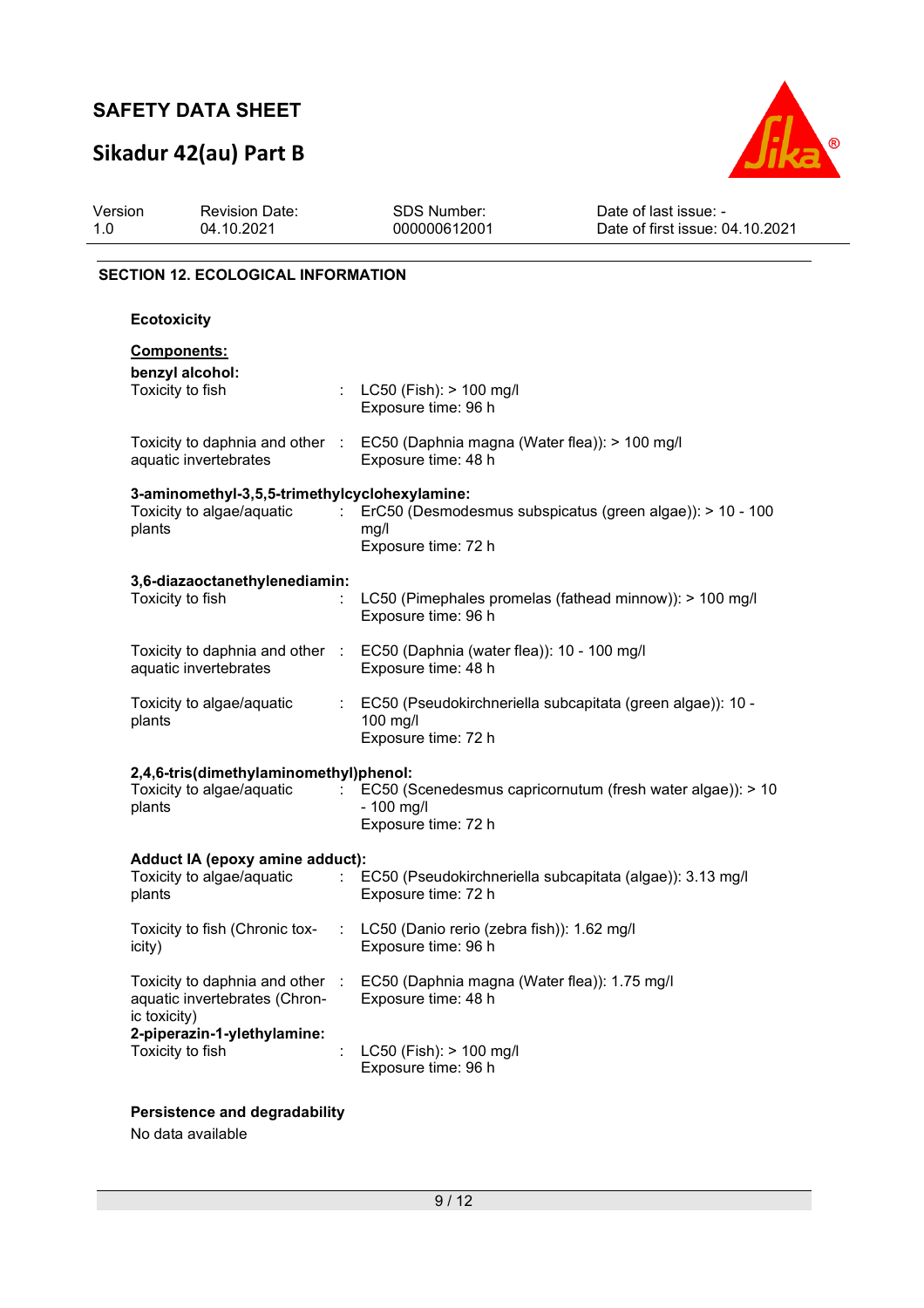## **Sikadur 42(au) Part B**



| Version<br>1.0            | <b>Revision Date:</b><br>04.10.2021                   | <b>SDS Number:</b><br>000000612001                                                       | Date of last issue: -<br>Date of first issue: 04.10.2021   |
|---------------------------|-------------------------------------------------------|------------------------------------------------------------------------------------------|------------------------------------------------------------|
|                           | <b>Bioaccumulative potential</b><br>No data available |                                                                                          |                                                            |
|                           | <b>Mobility in soil</b><br>No data available          |                                                                                          |                                                            |
|                           | Other adverse effects                                 |                                                                                          |                                                            |
| <b>Product:</b><br>mation | Additional ecological infor-                          | unprofessional handling or disposal.<br>Toxic to aquatic life with long lasting effects. | An environmental hazard cannot be excluded in the event of |

#### **SECTION 13. DISPOSAL CONSIDERATIONS**

| <b>Disposal methods</b> |    |                                                                                                                                                                                                                          |
|-------------------------|----|--------------------------------------------------------------------------------------------------------------------------------------------------------------------------------------------------------------------------|
| Waste from residues     | t. | The product should not be allowed to enter drains, water<br>courses or the soil.<br>Do not contaminate ponds, waterways or ditches with chemi-<br>cal or used container.<br>Send to a licensed waste management company. |
| Contaminated packaging  |    | : Empty remaining contents.<br>Dispose of as unused product.<br>Do not re-use empty containers.                                                                                                                          |

If potential for exposure exists refer to Section 8 for specific personal protective equipment.

### **SECTION 14. TRANSPORT INFORMATION**

#### **International Regulations**

| <b>IATA-DGR</b><br>UN/ID No.<br>Proper shipping name<br>Class<br>Packing group<br>Labels<br>Packing instruction (cargo<br>aircraft)<br>Packing instruction (passen-<br>ger aircraft) | t.<br>÷ | UN 1760<br>Corrosive liquid, n.o.s.<br>8<br>Ш<br>Corrosive<br>856<br>852 |
|--------------------------------------------------------------------------------------------------------------------------------------------------------------------------------------|---------|--------------------------------------------------------------------------|
| <b>IMDG-Code</b><br>UN number<br>Proper shipping name<br>Class<br>Packing group<br>Labels<br>EmS Code                                                                                |         | <b>UN 1760</b><br>CORROSIVE LIQUID, N.O.S.<br>8<br>Ш<br>8<br>F-A, S-B    |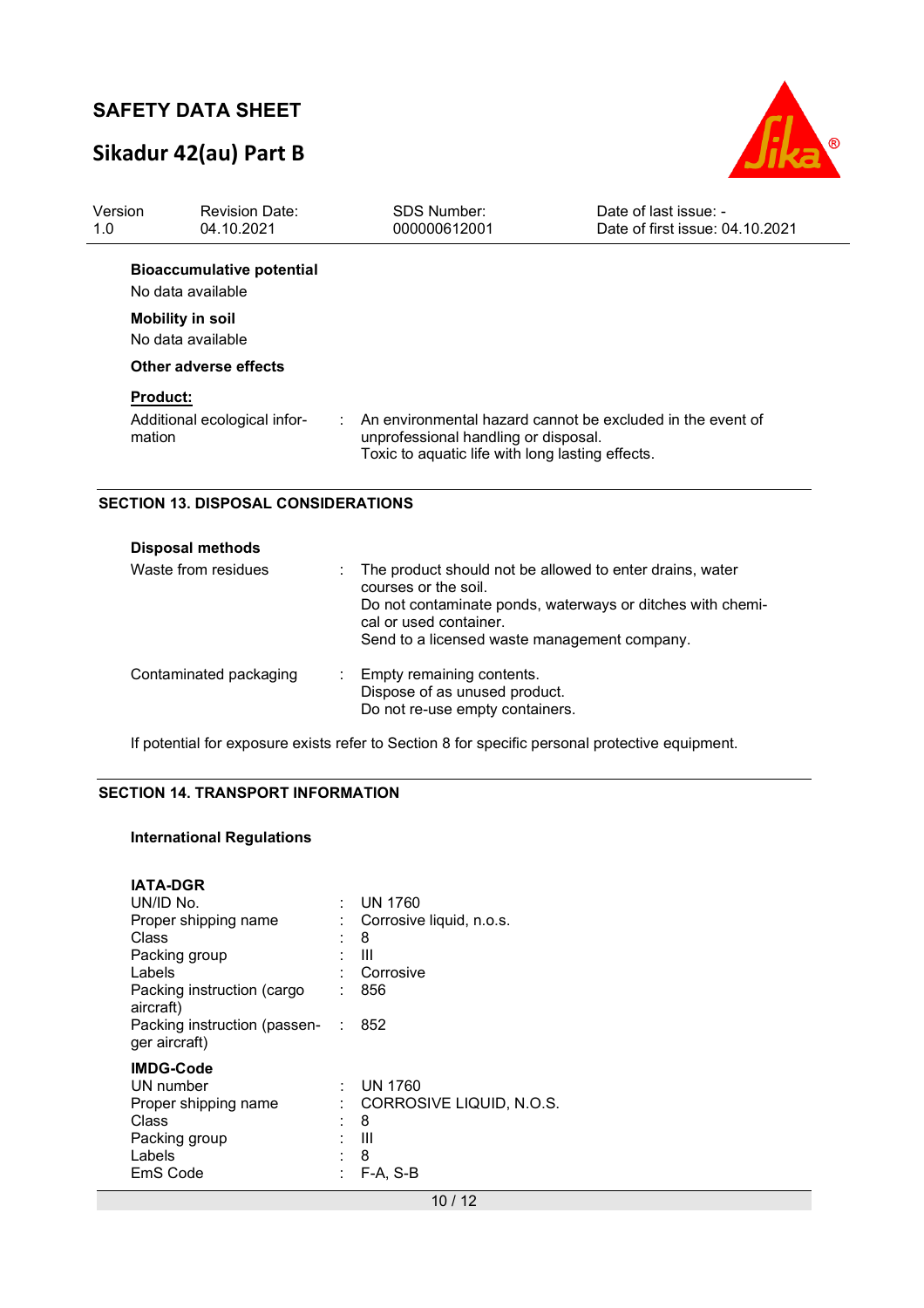# **Sikadur 42(au) Part B**



| Version<br>1.0                                                                                                                                                                                                                                                                                                                                       | <b>Revision Date:</b><br>04.10.2021                                                                                                         |                     | <b>SDS Number:</b><br>000000612001         |                          | Date of last issue: -<br>Date of first issue: 04.10.2021                                                                                                                               |  |  |  |  |
|------------------------------------------------------------------------------------------------------------------------------------------------------------------------------------------------------------------------------------------------------------------------------------------------------------------------------------------------------|---------------------------------------------------------------------------------------------------------------------------------------------|---------------------|--------------------------------------------|--------------------------|----------------------------------------------------------------------------------------------------------------------------------------------------------------------------------------|--|--|--|--|
|                                                                                                                                                                                                                                                                                                                                                      | Marine pollutant<br>Transport in bulk according to Annex II of MARPOL 73/78 and the IBC Code<br>Not applicable for product as supplied.     | no                  |                                            |                          |                                                                                                                                                                                        |  |  |  |  |
|                                                                                                                                                                                                                                                                                                                                                      | <b>National Regulations</b>                                                                                                                 |                     |                                            |                          |                                                                                                                                                                                        |  |  |  |  |
| <b>ADG</b><br><b>Class</b><br>Labels                                                                                                                                                                                                                                                                                                                 | UN number<br>Proper shipping name<br>Packing group<br>Hazchem Code                                                                          | 8<br>III<br>8<br>2X | <b>UN 1760</b><br>CORROSIVE LIQUID, N.O.S. |                          |                                                                                                                                                                                        |  |  |  |  |
|                                                                                                                                                                                                                                                                                                                                                      | Special precautions for user                                                                                                                |                     |                                            |                          |                                                                                                                                                                                        |  |  |  |  |
| The transport classification(s) provided herein are for informational purposes only, and solely based<br>upon the properties of the unpackaged material as it is described within this Safety Data Sheet.<br>Transportation classifications may vary by mode of transportation, package sizes, and variations in<br>regional or country regulations. |                                                                                                                                             |                     |                                            |                          |                                                                                                                                                                                        |  |  |  |  |
|                                                                                                                                                                                                                                                                                                                                                      | <b>SECTION 15. REGULATORY INFORMATION</b>                                                                                                   |                     |                                            |                          |                                                                                                                                                                                        |  |  |  |  |
| Poisons                                                                                                                                                                                                                                                                                                                                              | Standard for the Uniform<br>Scheduling of Medicines and                                                                                     |                     | Schedule 5                                 |                          | Safety, health and environmental regulations/legislation specific for the substance or mixture                                                                                         |  |  |  |  |
|                                                                                                                                                                                                                                                                                                                                                      | International Chemical Weapons Convention (CWC)<br>Schedules of Toxic Chemicals and Precursors<br><b>Prohibition/Licensing Requirements</b> |                     |                                            | Not applicable<br>tions. | There is no applicable prohibition,<br>authorisation and restricted use<br>requirements, including for carcino-<br>gens referred to in Schedule 10 of<br>the model WHS Act and Regula- |  |  |  |  |
|                                                                                                                                                                                                                                                                                                                                                      | The components of this product are reported in the following inventories:                                                                   |                     |                                            |                          |                                                                                                                                                                                        |  |  |  |  |

| <b>AIIC</b> | : On the inventory, or in compliance with the inventory |
|-------------|---------------------------------------------------------|
|             |                                                         |

### **SECTION 16. OTHER INFORMATION**

| <b>Revision Date</b><br>Date format     |   | 04.10.2021<br>dd.mm.yyyy                                    |
|-----------------------------------------|---|-------------------------------------------------------------|
| <b>Full text of other abbreviations</b> |   |                                                             |
| ADG.                                    |   | Australian Dangerous Goods Code.                            |
| <b>ADR</b>                              | ÷ | European Agreement concerning the International Carriage of |
|                                         |   | Dangerous Goods by Road                                     |
| <b>CAS</b>                              |   | : Chemical Abstracts Service                                |
| <b>DNEL</b>                             |   | Derived no-effect level                                     |
| EC <sub>50</sub>                        | ٠ | Half maximal effective concentration                        |
|                                         |   |                                                             |